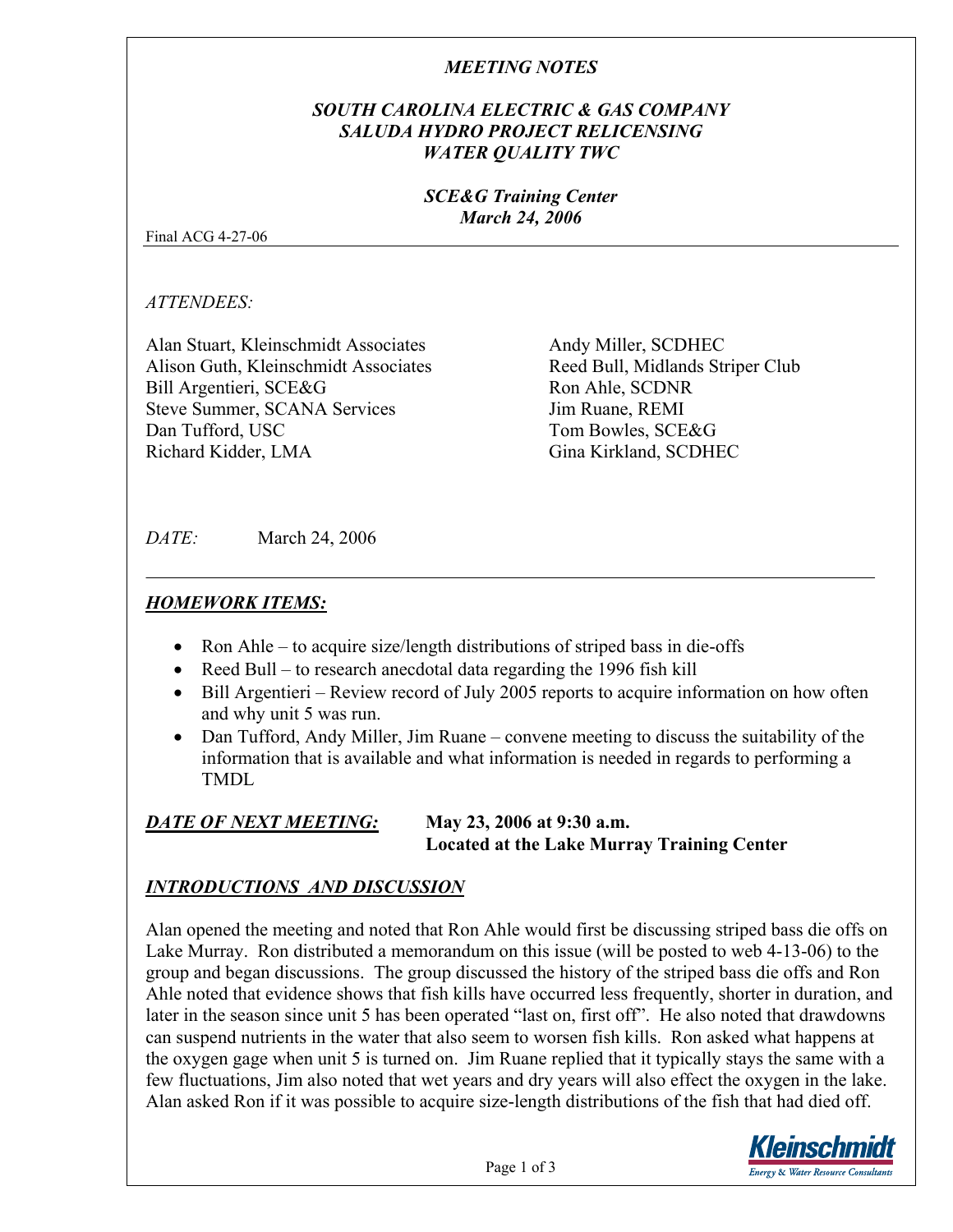### *MEETING NOTES*

## *SOUTH CAROLINA ELECTRIC & GAS COMPANY SALUDA HYDRO PROJECT RELICENSING WATER QUALITY TWC*

#### *SCE&G Training Center March 24, 2006*

Final ACG 4-27-06

Ron agreed and noted that they had good data for 1991. Reed Bull also noted that he would research anecdotal data regarding the 1996 fish kill.

Alan began to give a presentation on Acoustic Doppler Technology (will be posted to web 4-13-06). The group discussed performing an acoustic doppler study to determine what area of the lake unit 5 pulls water from. The group noted that any doppler studies should be run in the June time frame to avoid fish kills. Ron Ahle noted that one of the questions of interest would be how much water is being taken from the thermocline. Steve Summer also noted that another question to be answered would be how a unit will impact critical habitat as well as the entrainment issue. Jim Ruane added that the W2 model will show how the unit impacts critical habitat. Tom Bowles noted that the fish start to congregate around Unit 5 usually in the  $3<sup>rd</sup>$  or  $4<sup>th</sup>$  week of August.

In a discussion on how this study would be performed, Gina Kirkland suggested that a wet year, a dry year and a normal year be studied. There was also a recommendation of studying it on a February, Summer, and Fall time frame. Ron Ahle noted that during testing, Unit 5 should be run along with the other units, as it would under typical operations of the plant. The group concluded that although the study will not be performed this year due to the repair work on the units, that they would start to draft a study plan. The group also noted that they would coordinate with the Fish and Wildlife TWCs and DNR to discuss fish entrainment issues and coordinate the studies.

During continuing discussion on a the doppler study, it was noted that unit 5 was used a number of times in June and July. Bill Argentieri noted that he would look into this and also send out a reminder email that Unit 5 is last on, first off, starting July  $1<sup>st</sup>$ . Steve Summer noted that he believes this was due in part to the large amount of rainfall coming into the basin.

 After lunch the group began to discuss the topic of TMDL. Alan noted that if a TMDL was performed that it may run concurrent to Relicensing, however it should not hold up the process by being directly tied to Relicensing. Andy Miller explained that although they would be happy for SCE&G to perform the studies, that he does not believe that it should be required of SCE&G. Andy Miller acknowledged that responsibility to develop TMDLs was the State's(DHEC) responsibility He expressed hope that a Lake Murray TMDL would come about as a result of the Stakeholder process of the FERC relicensing but didn't believe that the two were necessarily linked. Andy also remarked that most of the stakeholders at the table probably have an interest in a phosphorus TMDL. Gina further noted that as long as the TMDL was scientifically defensible, SCE&G may want to consider it for potential mitigation. Randy Mahan agreed that although a TMDL may be beneficial, that there was only a limited amount of things that SCE&G could do about the issue. He also expressed concern about the length of time in which it would take for the benefits of a TMDL to exhibit themselves, and the possibilities that SCE&G may be required to put in oxygen injection in during that time period. Gina agreed that that is a factor that SCE&G would have to consider.